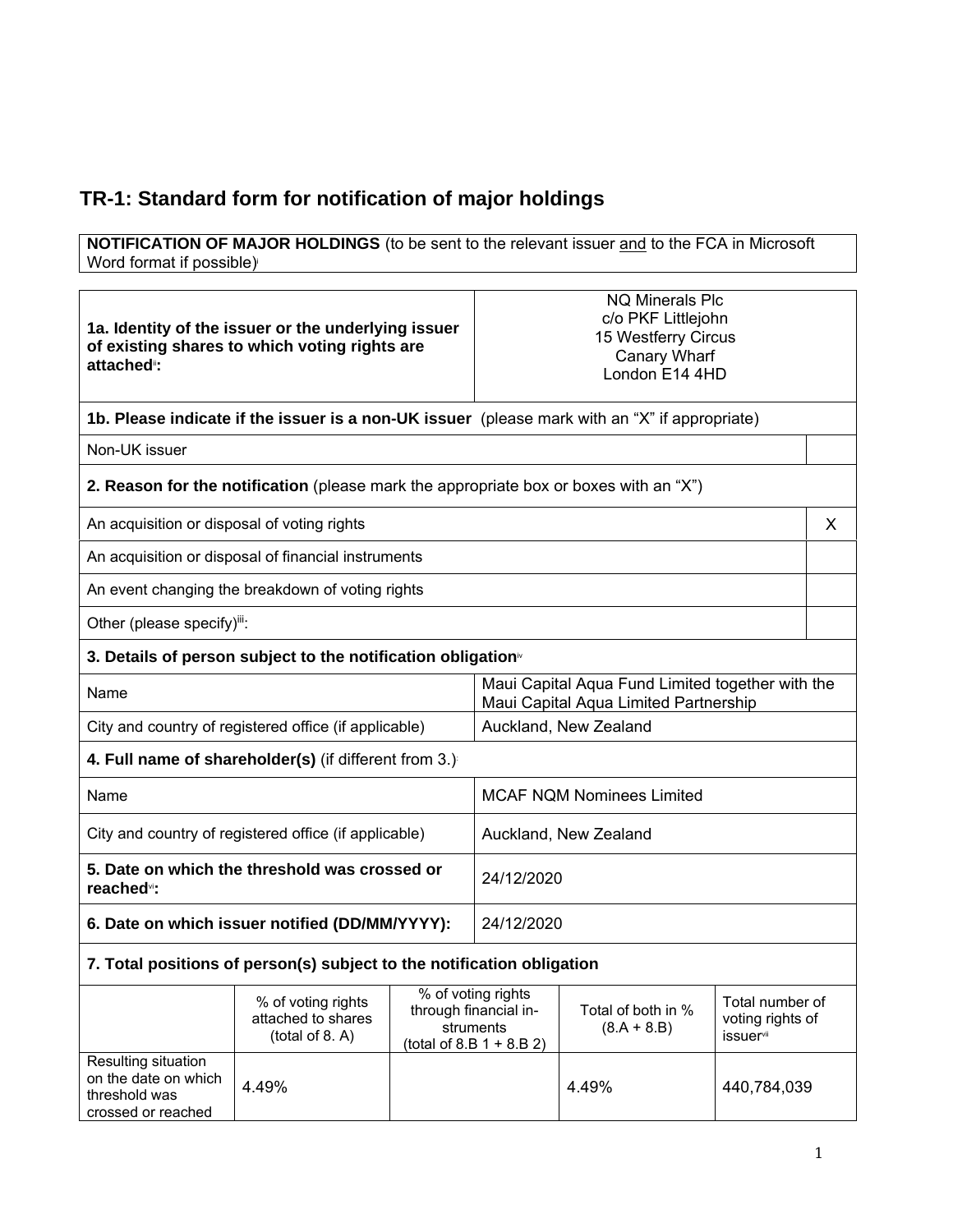| Position of previous |  |  |
|----------------------|--|--|
| notification (if     |  |  |
| applicable)          |  |  |

### **8. Notified details of the resulting situation on the date on which the threshold was crossed or reached**viii

## **A: Voting rights attached to shares**

| Class/type of<br>shares                              | Number of voting rights <sup>ix</sup>                         |                                                                       | % of voting rights                                            |                                                                       |
|------------------------------------------------------|---------------------------------------------------------------|-----------------------------------------------------------------------|---------------------------------------------------------------|-----------------------------------------------------------------------|
| ISIN code (if possible)                              | <b>Direct</b><br>(Art 9 of Directive<br>2004/109/EC) (DTR5.1) | <b>Indirect</b><br>(Art 10 of Directive<br>2004/109/EC)<br>(DTR5.2.1) | <b>Direct</b><br>(Art 9 of Directive<br>2004/109/EC) (DTR5.1) | <b>Indirect</b><br>(Art 10 of Directive<br>2004/109/EC)<br>(DTR5.2.1) |
| Ordinary shares of<br>0.1 pence each<br>GB00BYN8YP12 | 19,800,000                                                    |                                                                       | 4.49%                                                         |                                                                       |
|                                                      |                                                               |                                                                       |                                                               |                                                                       |
|                                                      |                                                               |                                                                       |                                                               |                                                                       |
| <b>SUBTOTAL 8. A</b>                                 |                                                               | 19,800,000                                                            | 4.49%                                                         |                                                                       |

| B 1: Financial Instruments according to Art. 13(1)(a) of Directive 2004/109/EC (DTR5.3.1.1 (a)) |                                        |                                         |                                                                                                        |                    |
|-------------------------------------------------------------------------------------------------|----------------------------------------|-----------------------------------------|--------------------------------------------------------------------------------------------------------|--------------------|
| <b>Type of financial</b><br>instrument                                                          | <b>Expiration</b><br>date <sup>x</sup> | Exercise/<br><b>Conversion Periodxi</b> | <b>Number of voting rights</b><br>that may be acquired if<br>the instrument is<br>exercised/converted. | % of voting rights |
|                                                                                                 |                                        |                                         |                                                                                                        |                    |
|                                                                                                 |                                        |                                         |                                                                                                        |                    |
|                                                                                                 |                                        |                                         |                                                                                                        |                    |
|                                                                                                 |                                        | <b>SUBTOTAL 8. B 1</b>                  |                                                                                                        |                    |

| B 2: Financial Instruments with similar economic effect according to Art. 13(1)(b) of Directive<br>2004/109/EC (DTR5.3.1.1 (b)) |                                        |                                             |                                                     |                            |                    |
|---------------------------------------------------------------------------------------------------------------------------------|----------------------------------------|---------------------------------------------|-----------------------------------------------------|----------------------------|--------------------|
| Type of financial<br>instrument                                                                                                 | <b>Expiration</b><br>date <sup>x</sup> | Exercise/<br><b>Conversion</b><br>Period xi | <b>Physical or</b><br>cash<br><b>settlement</b> xii | Number of<br>voting rights | % of voting rights |
|                                                                                                                                 |                                        |                                             |                                                     |                            |                    |
|                                                                                                                                 |                                        |                                             |                                                     |                            |                    |
|                                                                                                                                 |                                        |                                             |                                                     |                            |                    |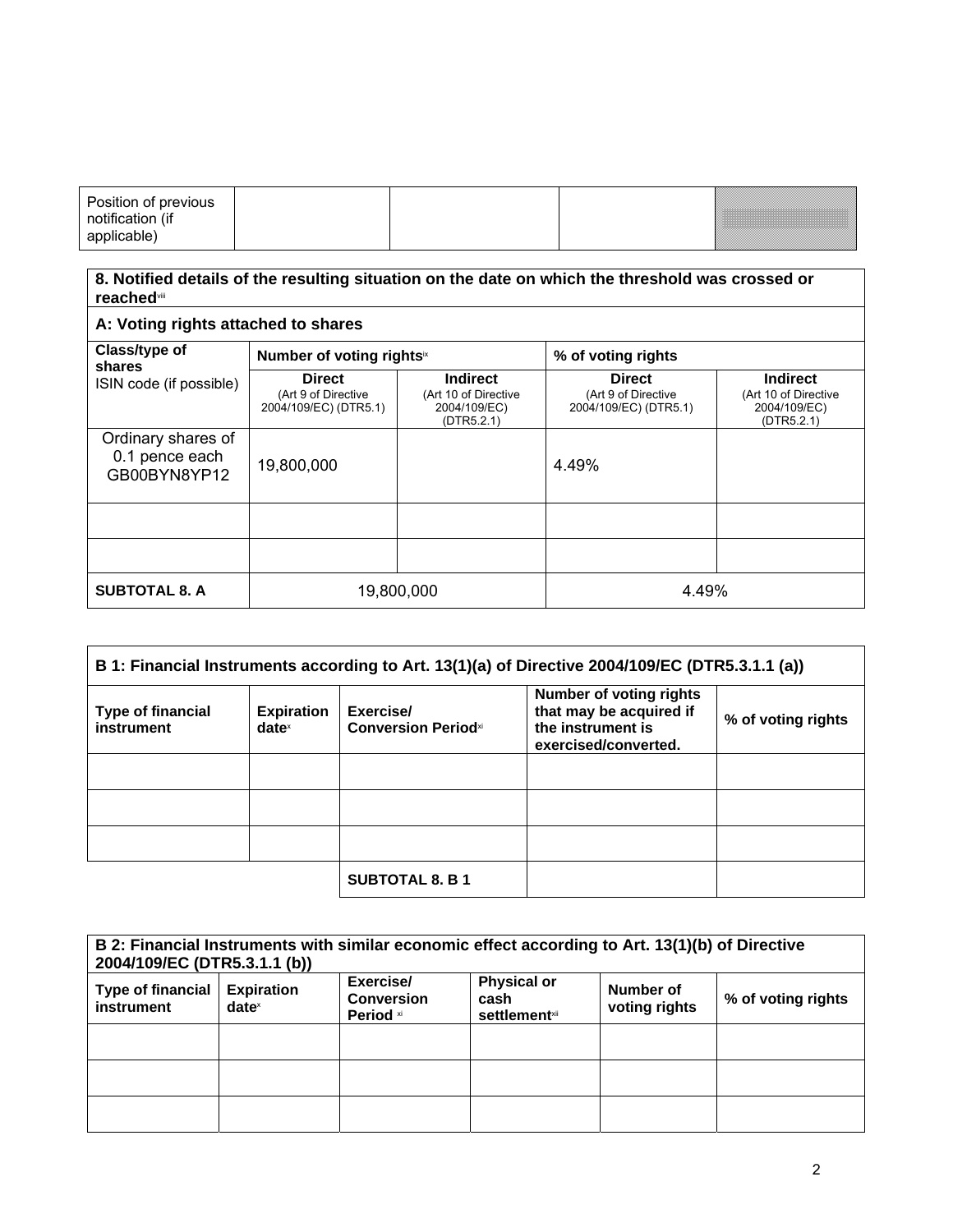|  | <b>SUBTOTAL</b><br>8.B.2 |  |  |
|--|--------------------------|--|--|
|--|--------------------------|--|--|

#### **9. Information in relation to the person subject to the notification obligation** (please mark the applicable box with an "X")

Person subject to the notification obligation is not controlled by any natural person or legal entity and does not control any other undertaking(s) holding directly or indirectly an interest in the (underlying) issuerxiii

Full chain of controlled undertakings through which the voting rights and/or the financial instruments are effectively held starting with the ultimate controlling natural person or legal entityxiv (please add additional rows as necessary)

| <b>Name</b> xv                                                                                    | % of voting rights if it<br>equals or is higher<br>than the notifiable<br>threshold | % of voting rights<br>through financial in-<br>struments if it equals<br>or is higher than the<br>notifiable threshold | Total of both if it<br>equals or is higher<br>than the notifiable<br>threshold |
|---------------------------------------------------------------------------------------------------|-------------------------------------------------------------------------------------|------------------------------------------------------------------------------------------------------------------------|--------------------------------------------------------------------------------|
| Maui Capital Aqua Fund<br>Limited together with the<br>Maui Capital Aqua Lim-<br>ited Partnership | 4.49%                                                                               |                                                                                                                        | 4.49%                                                                          |
|                                                                                                   |                                                                                     |                                                                                                                        |                                                                                |
|                                                                                                   |                                                                                     |                                                                                                                        |                                                                                |
|                                                                                                   |                                                                                     |                                                                                                                        |                                                                                |
|                                                                                                   |                                                                                     |                                                                                                                        |                                                                                |

| 10. In case of proxy voting, please identify:       |  |  |
|-----------------------------------------------------|--|--|
| Name of the proxy holder                            |  |  |
| The number and % of voting rights held              |  |  |
| The date until which the voting rights will be held |  |  |

#### **11. Additional information**xvi

Previously held 10,000,000 shares which had equalled 2.49% of shares in issue.